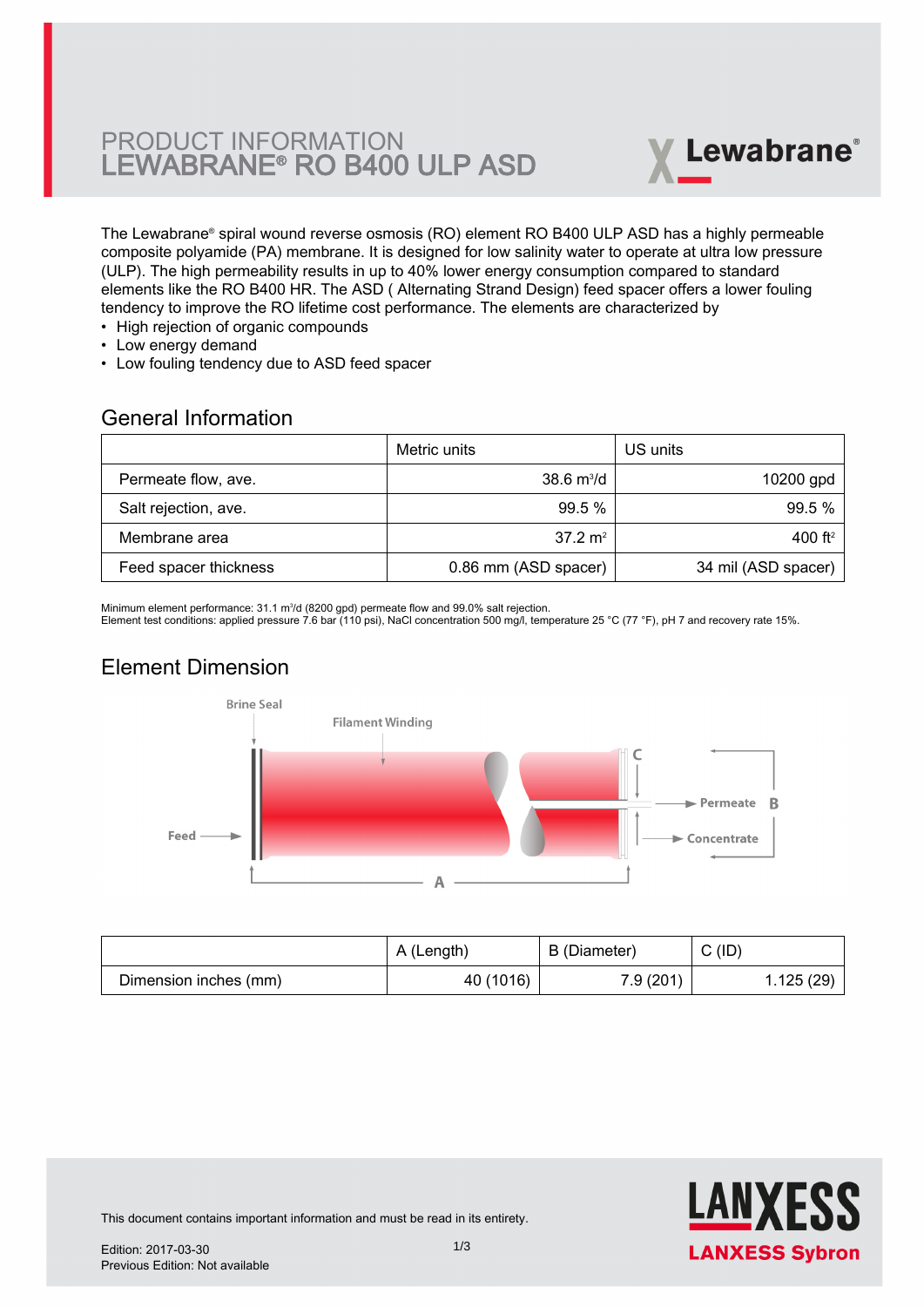# PRODUCT INFORMATION LEWABRANE® RO B400 ULP ASD



### Application Data

|                                 | Metric units | US units  |
|---------------------------------|--------------|-----------|
| Operating pressure, max.        | 41 bar       | 600 psi   |
| Operating temperature, max.     | 45 °C        | 113 °F    |
| Feed water SDI, max.            | 5            | 5         |
| pH range during operating       | $2 - 11$     | $2 - 11$  |
| pH range during cleaning        | $1 - 12$     | $1 - 12$  |
| Pressure drop per element, max. | $1.0b$ ar    | 15 psi    |
| Pressure drop per vessel, max.  | $3.5b$ ar    | 50 psi    |
| Chlorine concentration, max.    | $0.1$ ppm    | $0.1$ ppm |

## Additional Information

- Treat RO Elements with care; do not drop the element.
- Each RO Element is wet tested, preserved in a 1% weight sodium bisulfite solution, and vacuum packed in oxygen barrier bags.
- During storage, avoid freezing and direct sunlight. The temperature should be below 35 °C (95 °F).

## After Installation

- Keep the RO Elements wet, and use a compatible preservative for storage duration longer than 7 days.
- During the inital start up, discharge the first permeate to drain for 30 min.
- Permeate back pressure should not exceed feed pressure at any time.
- The RO Elements shall be maintained in a clean condition, unfouled by particulate matter or precipitates or biological growth.
- $\bullet~$  Consider cleaning, if the pressure drop increases by 20% or water permeability decreases by 10%. Use only chemicals which are compatible with the membrane.
- For additional information consult the Lewabrane® technical information available at www.lpt.lanxess.com.



This document contains important information and must be read in its entirety.